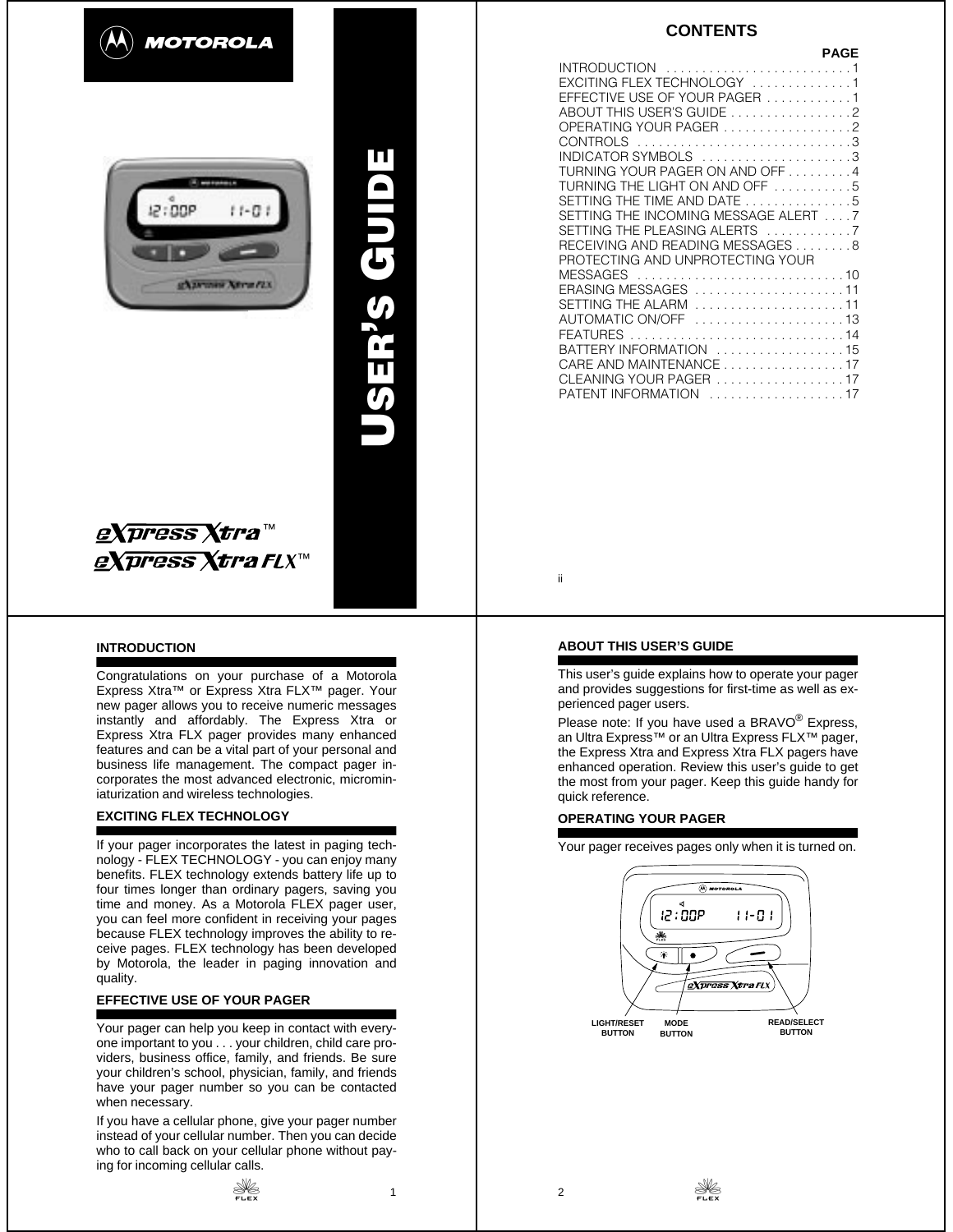#### **CONTROLS**

The Read/Select button  $\equiv$  is used to turn the pager on, display messages and select pager functions.

The Mode button  $\sim$  is used to scan pager modes. The Light/Reset button  $\leq$  is used to turn on the pager's LCD backlight, and return the pager to the standby mode.

# **INDICATOR SYMBOLS**

- 
- d Audible mode<br> **Ex** Vibrate or no a Vibrate or no alert (silent) mode
- D: Message indicator (flashes)
- Message continuation
- $\blacksquare$  Duplicate message
- Protected message<br>**4** Pager alarm activate
- 
- $\Box$  Pager alarm activated<br> $\Box$  Automatic turn on/off a<br> $\overline{Y}$  Out of range Automatic turn on/off activated
- Out of range
- **H** Low-battery

#### **TURNING YOUR PAGER ON AND OFF**

Press  $\equiv$  to turn your pager on. An alert indicator  $(4$  or  $4$ ) indicates the pager is on and ready to receive messages.

When the pager is on and no activity is taking place, the standby screen is displayed. The standby screen displays the time and date, the alert mode, and other pager indications such as the unread message indicator and the auto on/off indicator.



*Example of the standby screen (pager on)*

 $\bullet$  To turn your pager off, press and release  $\circ$  until PRSEF OFF P is displayed.

#### $\bullet$  Press  $\circledcirc$ .

The time of day and the date are displayed even when the pager is turned off.



*Example of the standby screen (pager off)*

 $\frac{1}{2}$  3

# **TURNING THE LIGHT ON AND OFF**

- $\bullet$  Press  $\textcircled{\tiny{\textsf{T}}}$  at any time to turn the light on.
- $\bullet$  Press  $\textcircled{\tiny{\textsf{F}}}$  again to turn the light off and return to the standby screen.

#### **SETTING THE TIME AND DATE**

#### **Setting the Time:**

- **O** Press and release  $\sim$  until  $55$  TTME ? is displayed.
- <sup>●</sup> Press  $\textcircled{\textit{=}}$ . The hour digits begin to flash. Press and release  $\sim$  to set the hour digits.



*Example of set-time screen*

- **•** Press  $\textcircled{\textit{=}}$ . The first digit of the minutes flashes. Press and release  $\sim$  to set the first digit of the minutes.
- **☉** Press  $\textcircled{\textit{=}}$ . The second digit of the minutes flashes. Press and release  $\sim$  to set the second digit of the minutes.

Note: If your pager was previously set for 24-hour time format, step 5 is omitted.

 $\frac{1}{2}$ 

- **O** Press  $\textcircled{\text{-}}$ . The A.M./P.M. indicator flashes. Press and release  $\sim$  to select R or P.
- **O** Press 2. The 12/24-hour indicator flashes. Press and release  $\sim$  to select 12- or 24-hour time format.

Note: If  $\equiv$  is pressed after step 6, your pager returns to the time-setting function.

 $\odot$  Allow the pager to automatically return to the standby screen, or press  $\leq$  twice to return to the standby screen.

#### **Setting the Date:**

- **O** Press and release  $\sim$  until SET dRTE P is displayed.
- $\odot$  Press  $\odot$ . The month digits flashes.
- $\odot$  Press and release  $\odot$  to set the month digits.
- $\bullet$  Press  $\circ$ . The day digits flashes.
- $\bullet$  Press and release  $\bullet$  to set the day digits.

Note: If  $\implies$  is pressed after step 5, your pager returns to the date-setting function.

➏ Allow the pager to automatically return to the standby screen, or press  $\equiv$  twice to return to the standby screen.

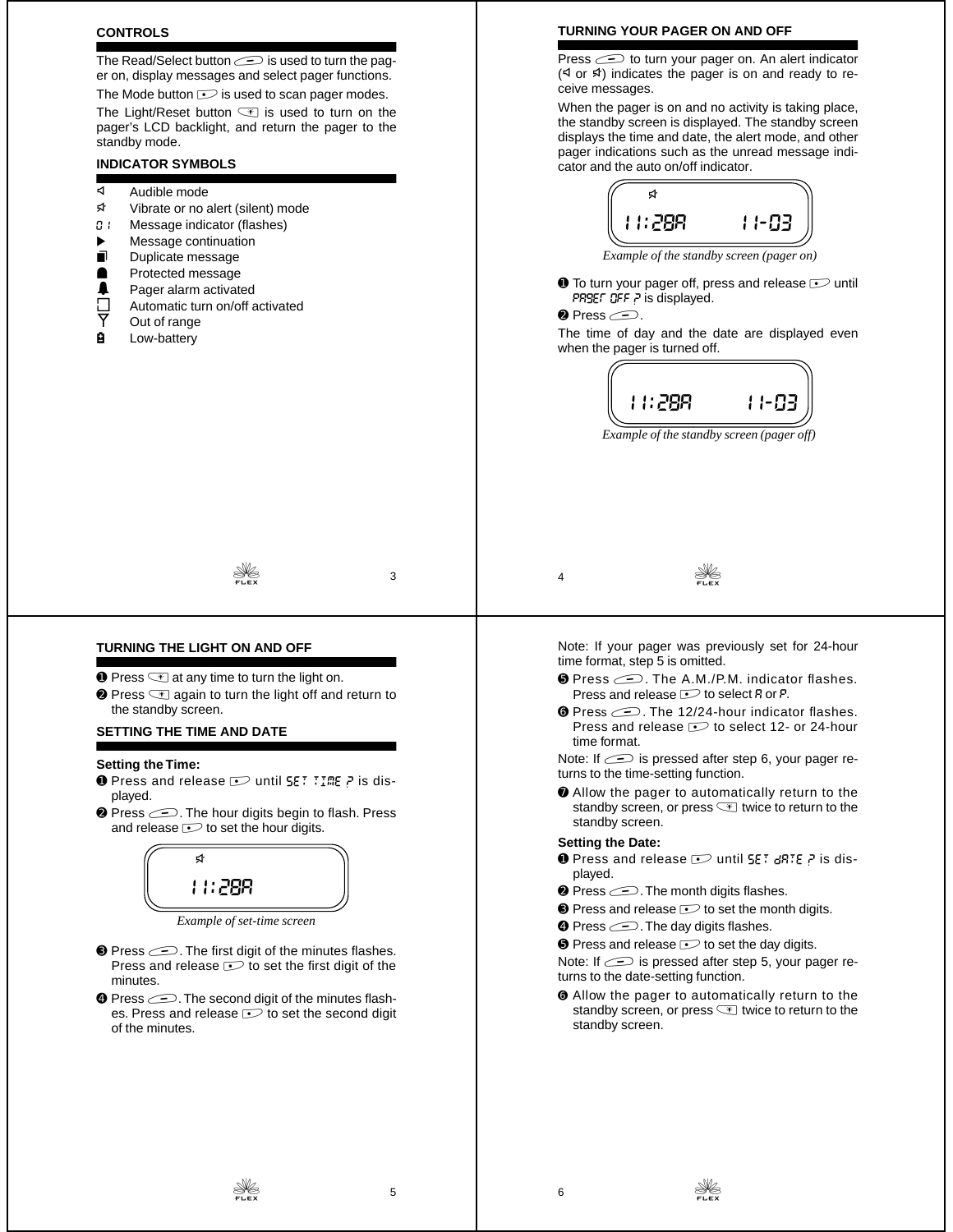#### **SETTING THE INCOMING MESSAGE ALERT**

You can set your pager to alert with a vibrating alert (vibration with no alert tone), an audio alert (audible with pleasing alert), a chirp alert (short beep alert), or no alert (completely silent).

- **O** Press and release  $\sim$  until SET RLEFT ? is displayed.
- $\bullet$  Press  $\circledcirc$ .
- $\odot$  Press and release  $\odot$  until your choice of  $\mathcal{U}_1^T$  as  $\mathcal{E}_2^T$  $P$ , AUdIO  $P$ , CHIFP  $P$ , or nO ALEFT  $P$  is displayed.
- $\bullet$  To change the alert mode, press  $\text{S}$  while your choice is displayed.

Note: If Audio is selected, your pager automatically goes into the Set Pleasing Alert mode.

#### **SETTING THE PLEASING ALERTS**

You can set your pager to alert with one of seven pleasing alerts.

- **O** Press and release  $\sim$  until SET RLEFT ? is displayed.
- $\bullet$  Press  $\circledcirc$ .
- $\odot$  Press and release  $\odot$  until  $R \cup I \cup I$  is displayed.
- **O** Press  $\subseteq$ .
- $\bullet$  Press and release  $\circlearrowright$  until your choice of Alert 1, Alert 2, Alert 3, Alert 4, Alert 5, Alert 6, or Alert 7 is displayed. The pager gives a sample of each alert while scrolling through the pleasing alerts menu.
- **☉** Press  $\textcircled{}$  to activate your selection and return to the standby screen.

# $\frac{1}{2}$

 $B + A$ 555-1234

*Example of a message screen with message continuation indicator*

If messages are left unread, the pager gives a reminder alert every two minutes, unless the pager is set to No Alert. The number of unread messages flashes in the upper left-hand corner of the standby screen (for example,  $0, 0, 0, 0, 0$ ).

Note: You need to read all messages for the pager to reset the unread message counter.

#### **RECEIVING AND READING MESSAGES**

When a message is received, the pager alerts (vibration, audible, or chirp) for eight seconds, unless the pager is set to No Alert. A flashing message indicator (for example  $\Omega$  I,  $\Omega$ 2, etc.) in the upper left-hand corner of the standby screen lets you know how many messages you have received.

- ➊ Press any button to stop the alert.
- **<sup>●</sup>** Press  $\text{ } \text{ }$  to display the message. The message number is displayed in the upper left-hand corner of the message screen.
- $\bullet$  Press  $\circ$  again to display the second screen of the message.
- ➍ Allow the pager to automatically return to the standby screen, or press  $\leq$  twice to return to the standby screen.

 $A \triangleright$  in the upper right-hand corner of the message screen indicates the message is continued on an additional screen. The next screen is automatically displayed, or you can press  $\implies$  to display the next screen. The last screen of the message displays the time the message was received.

<sup>8</sup> e

#### **PROTECTING AND UNPROTECTING YOUR MESSAGES**

You can protect up to ten messages so they are not erased or replaced by new messages.

#### **To protect a message:**

- ➊ While the message is displayed, press and release  $\sim$  until PFDTECT P is displayed.
- $\bullet$  Press  $\circ$ .

When reading a protected message,  $\blacksquare$  is displayed in the upper portion of the screen.

#### **To unprotect a message:**

- ➊ While the message is displayed, press and release  $\sim$  until unprotect ? is displayed.
- $\odot$  Press  $\odot$ . The  $\bullet$  symbol is no longer displayed.



*Example of a protected message*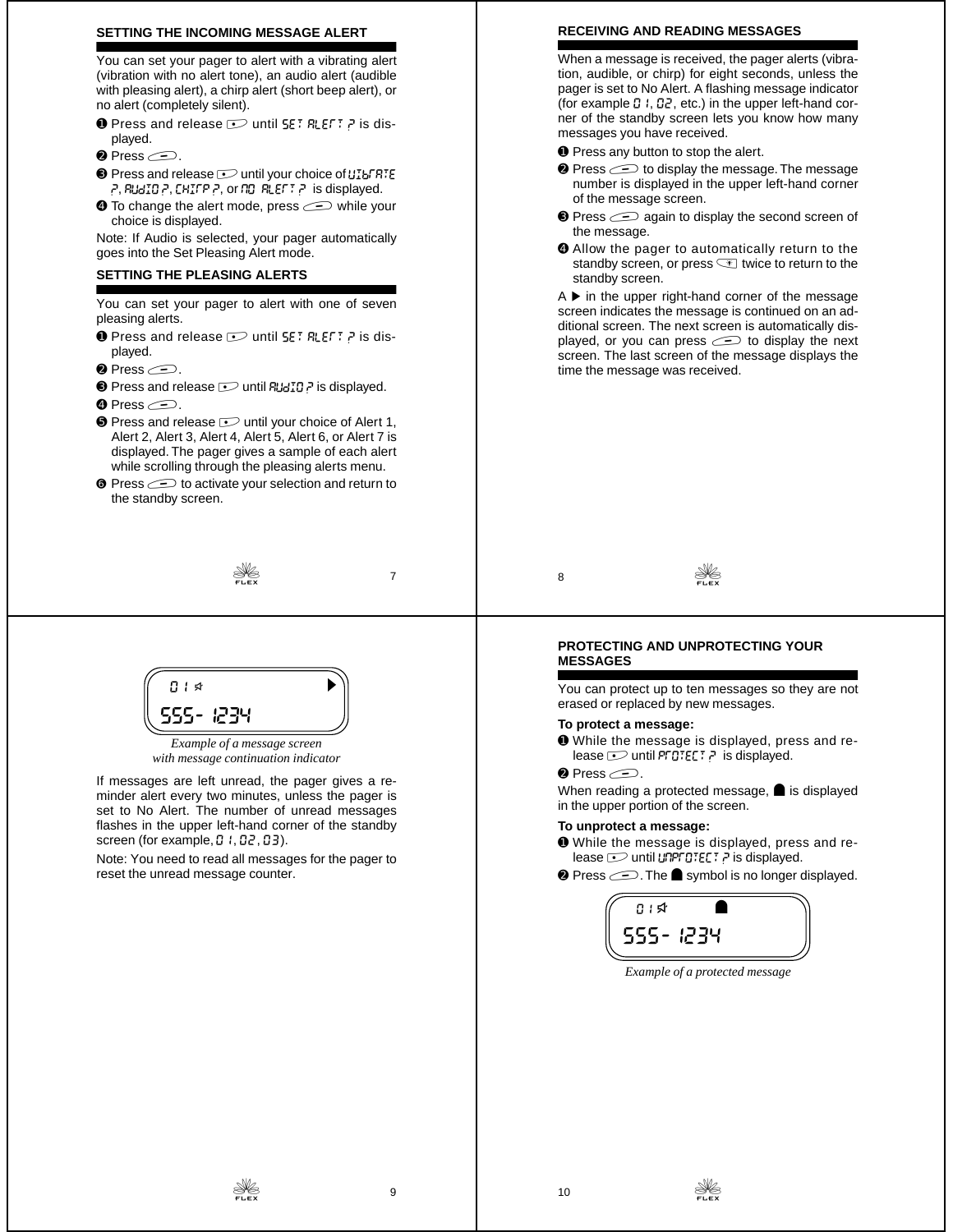#### **ERASING MESSAGES**

# **Erasing Individual Messages:**

- ➊ While the message is displayed, press and release  $\sim$  until EFRSE ? is displayed.
- **<sup>●</sup>** Press  $\text{□}$ . All remaining messages are moved to the next available message slot.

# **Erasing All Messages:**

- $\bullet$  Press and release  $\circ$  until EFRSE RLL ? is displayed.
- <sup>●</sup> Press  $\textcircled{2}$ . All read and unprotected messages are erased from memory.

# **SETTING THE ALARM**

You can set your pager's alarm to alert at a certain time of day.

## **To enable the alarm:**

- O Press and release D until SET RLAFM ? is displayed.
- <sup>●</sup> Press  $\textcircled{=}$ . The on/off indicator flashes.
- $\odot$  Press and release  $\odot$  until your choice of  $\Box$  (audible alarm alert) or  $U_{1b}$  (vibrate alarm alert).
- **O** Press  $\supseteq$ .

 $\frac{1}{2}$  11

Follow the time-setting instructions on page 5 to set the time for the alarm to occur.

When the alarm is enabled,  $\triangle$  is displayed on the standby screen, even if the pager is turned off.



*Example of standby screen with alarm enabled*

#### **To disable the alarm:**

- **O** Press and release  $\sim$  until SET RLRFM P is displayed.
- $\bullet$  Press  $\subset \supset$ .
- <sup>O</sup> Press and release  $\supseteq$  until DFF is displayed.
- ➍ Allow the pager to automatically return to the standby screen, or press  $\leq$  twice to return to the standby screen.

12  $\frac{1}{2}$ 

# **AUTOMATIC ON/OFF**

You can set your pager to turn on or turn off at a selected time of day.

# **To enable automatic on/off:**

- $\bullet$  Press and release  $\circlearrowright$  until PRSEF AUTO ? is displayed.
- $\bullet$  Press  $\circledcirc$ .

When the automatic on/off feature is enabled,  $\Box$  is displayed on the standby screen, even when the pager is turned off.



*Example of standby screen with automatic on/off enabled*

#### **To set the on/off times:**

- **O** Press and release  $\sim$  until  $55$ :  $7$  auto ? is displayed.
- $\bullet$  Press  $\circledcirc$ .

Follow the time-setting instructions page 5 to set the on and off times.

#### **To disable automatic on/off:**

- $\bullet$  Press and release  $\circlearrowright$  until Pgr manual ? is displayed.
- $\bullet$  Press  $\circledcirc$ .

The pager automatically returns to the standby screen and  $\Box$  is removed from the display.

 $\frac{1}{2}$  13

# **FEATURES**

**Time of Day/Month and Day:** The time of day and the month and day are displayed even when the pager is off.

**Pleasing Alerts:** Your pager can alert you of new messages with one of seven pleasing musical sounds.

**Message Protect:** Up to ten messages can be protected so they are not erased.

**Automatic Reset:** Pager alerts automatically stop, even if you do not press any of the pager's buttons.

**Reminder Chirp:** The pager chirps or vibrates every two minutes until you read all unread messages, unless the pager is set to No Alert.

**Low-Battery Indicator:** When the battery level is low, the low-battery symbol a is displayed in the upper portion of the screen and the pager gives a twosecond alert. Replace the battery within five days after the first appearance of the low-battery symbol.

**Timestamp:** The time of day a message was received is displayed on the last screen of the message.

**Message Erase:** Messages which are no longer needed, can be erased to free up space for new messages. Messages can be erased individually, or all read unprotected (unlocked) messages can be erased at once.

**Duplicate Message Indicator**: If a message is received that is exactly the same as a message already in memory,  $\blacksquare$  is displayed in the upper portion of the screen while reading the message. The original message is updated with the timestamp of the newest message.